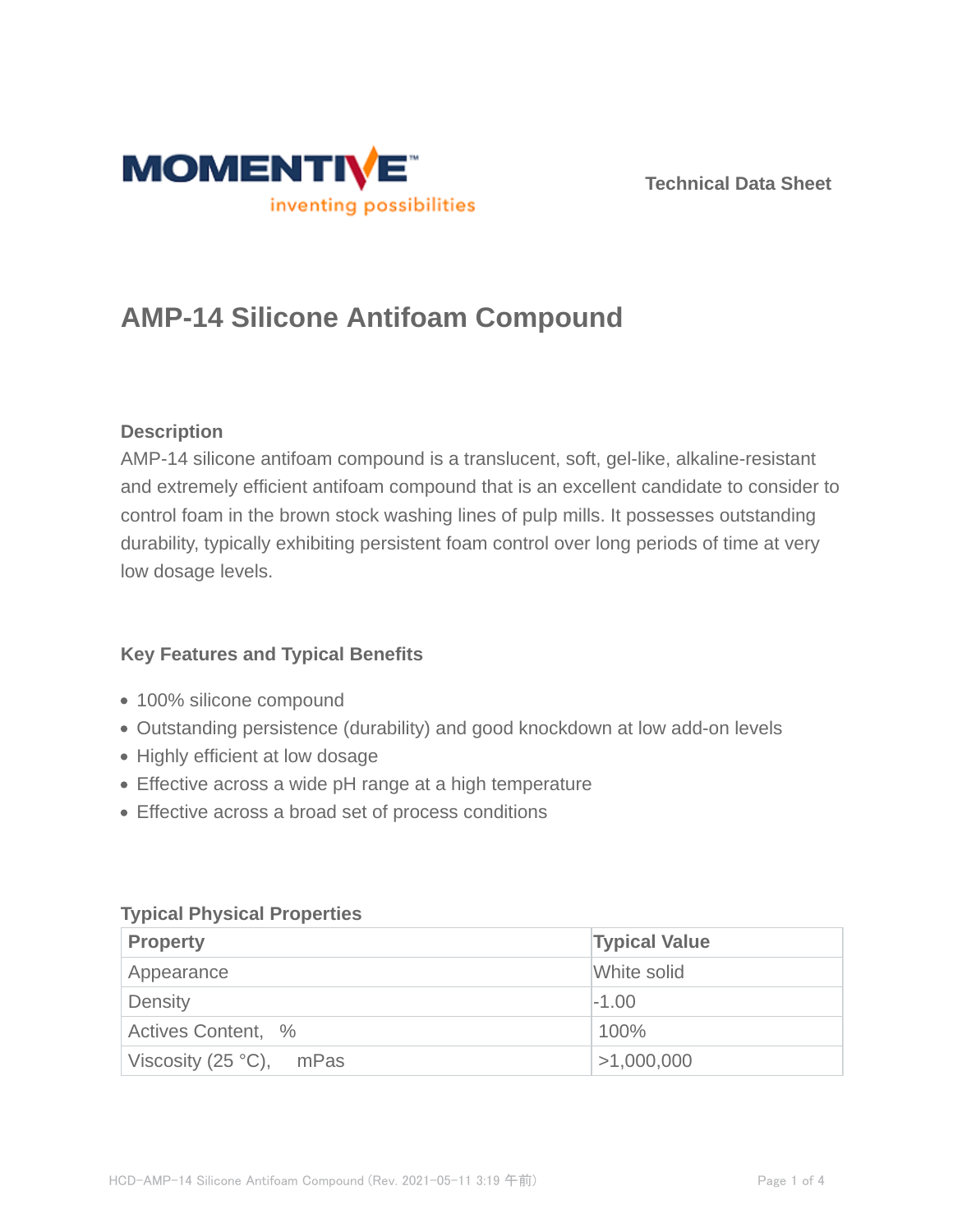## **Potential Applications**

When suitably emulsified, AMP-14 silicone antifoam compound is an excellent candidate to consider to control foam and improve drainage in various pulp mill processes such as:

- Brown stock washing
- Screening
- Bleaching
- Waste water treatment

## **General Considerations for Use**

AMP-14 silicone antifoam compound is too viscous to be pumped, but, by simply inverting the drums, the material can be cleanly transferred into a reactor. Depending upon the type and duration of mixing, it is possible to attain a viscosity below 100,000 cSt.

Momentive can offer guidance on selecting best practices to best emulsify AMP-14 silicone antifoam compound, both in terms of the equipment needed as well as the optimum formulation, in order to maximize foam control and result in effective drainage on the filters.

## **Patent Status**

本書のいかなる内容も、関連特許が存在しないことを暗示したものではありません。またいか なる特許についても、その権利者による許可なしに、その特許が対象とする発明を実施する ための許可、誘因または推奨を構成することはできません。

### **Product Safety, Handling and Storage**

Customers should review the latest Safety Data Sheet (SDS) and label for product safety information, safe handling instructions, personal protective equipment if necessary, emergency service contact information, and any special storage conditions required for safety. Momentive Performance Materials (MPM) maintains an aroundthe-clock emergency service for its products. SDS are available at www.momentive.com or, upon request, from any MPM representative. For product storage and handling procedures to maintain the product quality within our stated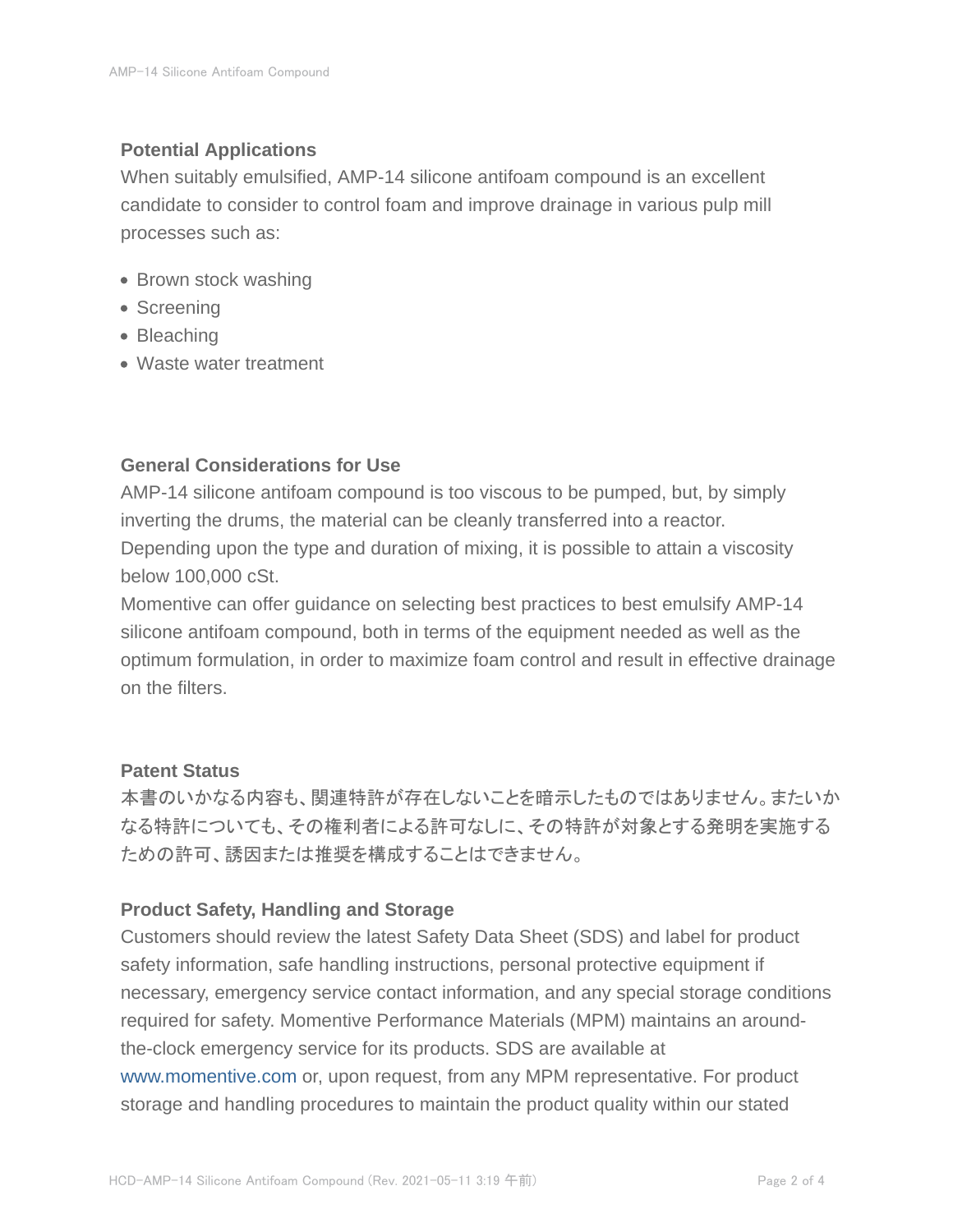specifications, please review Certificates of Analysis, which are available in the Order Center. Use of other materials in conjunction with MPM products (for example, primers) may require additional precautions. Please review and follow the safety information provided by the manufacturer of such other materials.

#### **Limitations**

Customers must evaluate Momentive Performance Materials products and make their own determination as to fitness of use in their particular applications.

#### **Contact Information**

Email commercial.services@momentive.com

#### **Telephone**

| <b>Americas</b>      | <b>Latin America</b> | <b>EMEAI- Europe, Middle</b><br>East, Africa & India | <b>ASIA PACIFIC</b> |
|----------------------|----------------------|------------------------------------------------------|---------------------|
| +1 800 295 2392      | <b>Brazil</b>        | <b>Europe</b>                                        | <b>China</b>        |
| Toll free*           | +55 11 4534 9650     | +390510924300                                        | 800 820 0202        |
| +704 805 6946        | Direct Number        | Direct number                                        | Toll free           |
| <b>Direct Number</b> |                      |                                                      | +86 21 3860 4892    |
|                      |                      |                                                      | Direct number       |
| *All American        | <b>Mexico</b>        | India, Middle East &                                 | Japan               |
| countries            | +52 55 2169 7670     | <b>Africa</b>                                        | +81 3 5544 3111     |
|                      | <b>Direct Number</b> | + 91 44 71212207                                     | Direct number       |
|                      |                      | Direct number*                                       |                     |
|                      |                      | *All Middle Eastern                                  | <b>Korea</b>        |
|                      |                      | countries, Africa, India,                            | +82 2 6201 4600     |

For literature and technical assistance, visit our website at: www.momentive.com

#### **DISCLAIMER:**

### **THE MATERIALS, PRODUCTS AND SERVICES OF MOMENTIVE PERFORMANCE**